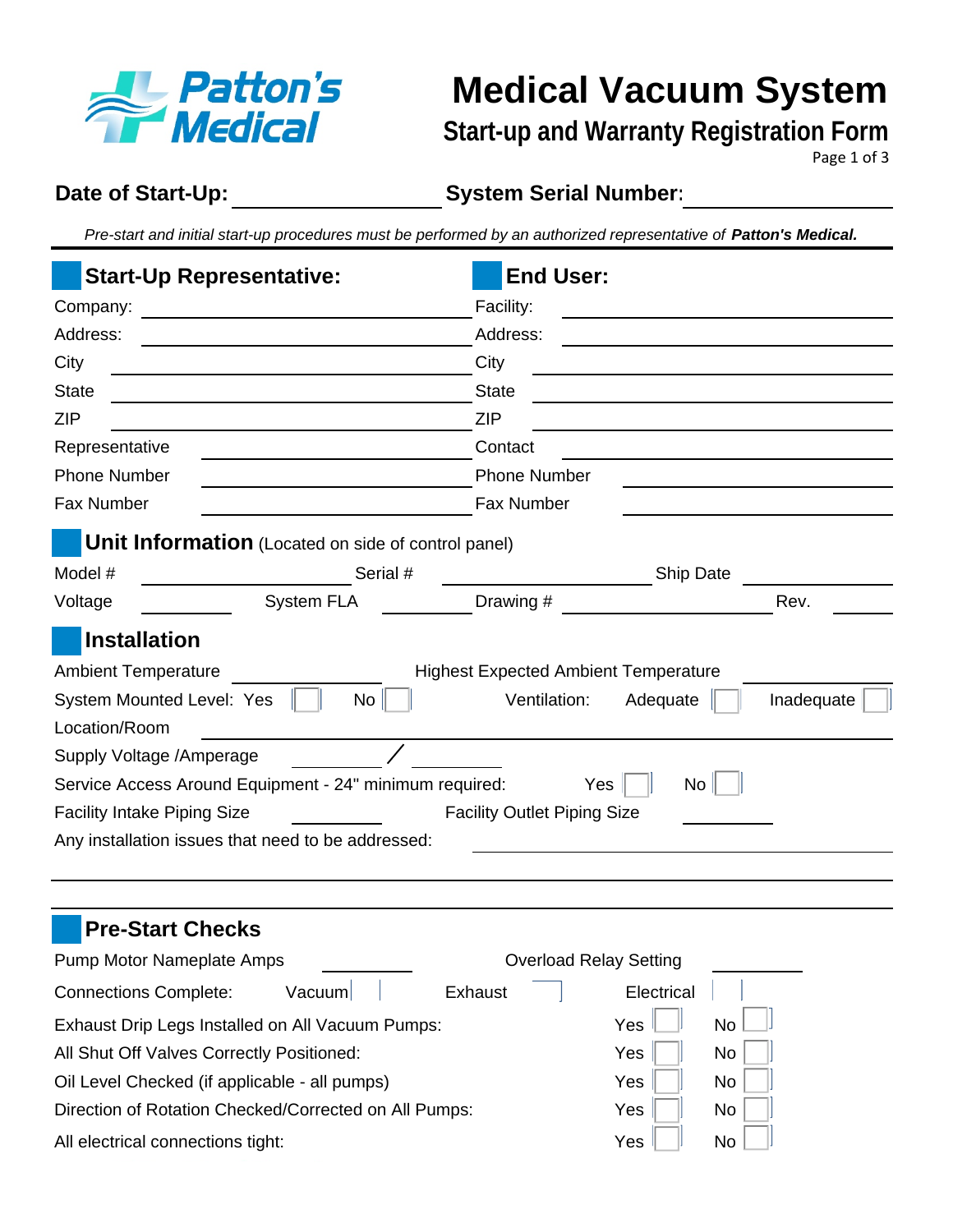

## **Medical Vacuum System**

**Start-up and Warranty Registration Form**

#### **Date of Start-Up:**

#### **System Serial Number:**

#### **Operational Checks**

| #1 Motor Volts:                                                                | $L1-L2$ |                         | $L2-L3$                            |                       | $L1-L3$               |     |           |
|--------------------------------------------------------------------------------|---------|-------------------------|------------------------------------|-----------------------|-----------------------|-----|-----------|
| #2 Motor Volts:                                                                | $L1-L2$ |                         | $L2-L3$                            |                       | $L1-L3$               |     |           |
| #3 Motor Volts:                                                                | $L1-L2$ |                         | $L2-L3$                            |                       | $L1-L3$               |     |           |
| #4 Motor Volts:                                                                | $L1-L2$ |                         | $L2-L3$                            |                       | $L1-L3$               |     |           |
| #5 Motor Volts:                                                                | $L1-L2$ |                         | $L2-L3$                            |                       | $L1-L3$               |     |           |
| #6 Motor Volts:                                                                | $L1-L2$ |                         | $L2-L3$                            |                       | $L1-L3$               |     |           |
| #7 Motor Volts:                                                                | $L1-L2$ |                         | $L2-L3$                            |                       | $L1-L3$               |     |           |
| #8 Motor Volts:                                                                | $L1-L2$ |                         | $L2-L3$                            |                       | $L1-L3$               |     |           |
| #1 Motor Amps:                                                                 | L1      |                         | L2                                 |                       | L <sub>3</sub>        |     |           |
| #2 Motor Amps:                                                                 | L1      |                         | L2                                 |                       | L3                    |     |           |
| #3 Motor Amps:                                                                 | L1      |                         | L2                                 |                       | L <sub>3</sub>        |     |           |
| #4 Motor Amps:                                                                 | L1      |                         | L2                                 |                       | L <sub>3</sub>        |     |           |
| #5 Motor Amps:                                                                 | L1      |                         | L2                                 |                       | L <sub>3</sub>        |     |           |
| #6 Motor Amps:                                                                 | L1      |                         | L2                                 |                       | L <sub>3</sub>        |     |           |
| #7 Motor Amps:                                                                 | L1      |                         | L2                                 |                       | L <sub>3</sub>        |     |           |
| #8 Motor Amps:                                                                 | L1      |                         | L2                                 |                       | L <sub>3</sub>        |     |           |
|                                                                                |         |                         |                                    |                       |                       |     |           |
|                                                                                |         |                         |                                    |                       |                       |     |           |
| Vacuum Settings:                                                               |         | Lead                    |                                    | 2nd                   | 3rd                   | 4th |           |
| Vacuum Settings:                                                               |         | 5th                     |                                    | 6th                   | 7th                   | 8th |           |
| <b>Alternation Verified:</b>                                                   |         | Yes                     | $\mathsf{No}\ $                    |                       | Noise & Vibration OK: | Yes | <b>No</b> |
| <b>Relief Valve Settings:</b>                                                  |         | #1                      | #2                                 | #3                    |                       | #4  |           |
|                                                                                |         | #5                      | #6                                 | #7                    |                       | #8  |           |
|                                                                                |         |                         |                                    |                       |                       |     |           |
| Maximum Vacuum Obtained with System Isolation Valve Closed:                    |         |                         |                                    |                       |                       |     |           |
| Discharge Temperature for All Pumps Normal:                                    |         |                         |                                    | Yes <br>$\mathsf{No}$ |                       |     |           |
| Alarms Checked:                                                                |         | <b>High Temp Lights</b> | Yes                                | No                    | Lag Pump Run          | Yes | No        |
|                                                                                |         |                         | <b>High Temp Shutdown Function</b> | Yes                   | No                    |     |           |
|                                                                                |         |                         |                                    |                       |                       |     |           |
| Oil Level Re-Checked and Topped Off After Running - all pumps (if applicable): |         |                         |                                    |                       |                       | Yes | No.       |
|                                                                                |         |                         |                                    |                       |                       |     |           |
| <b>System Status</b><br>Left Online:                                           |         | <b>Turned Off</b>       |                                    | If off, for how long? |                       |     |           |